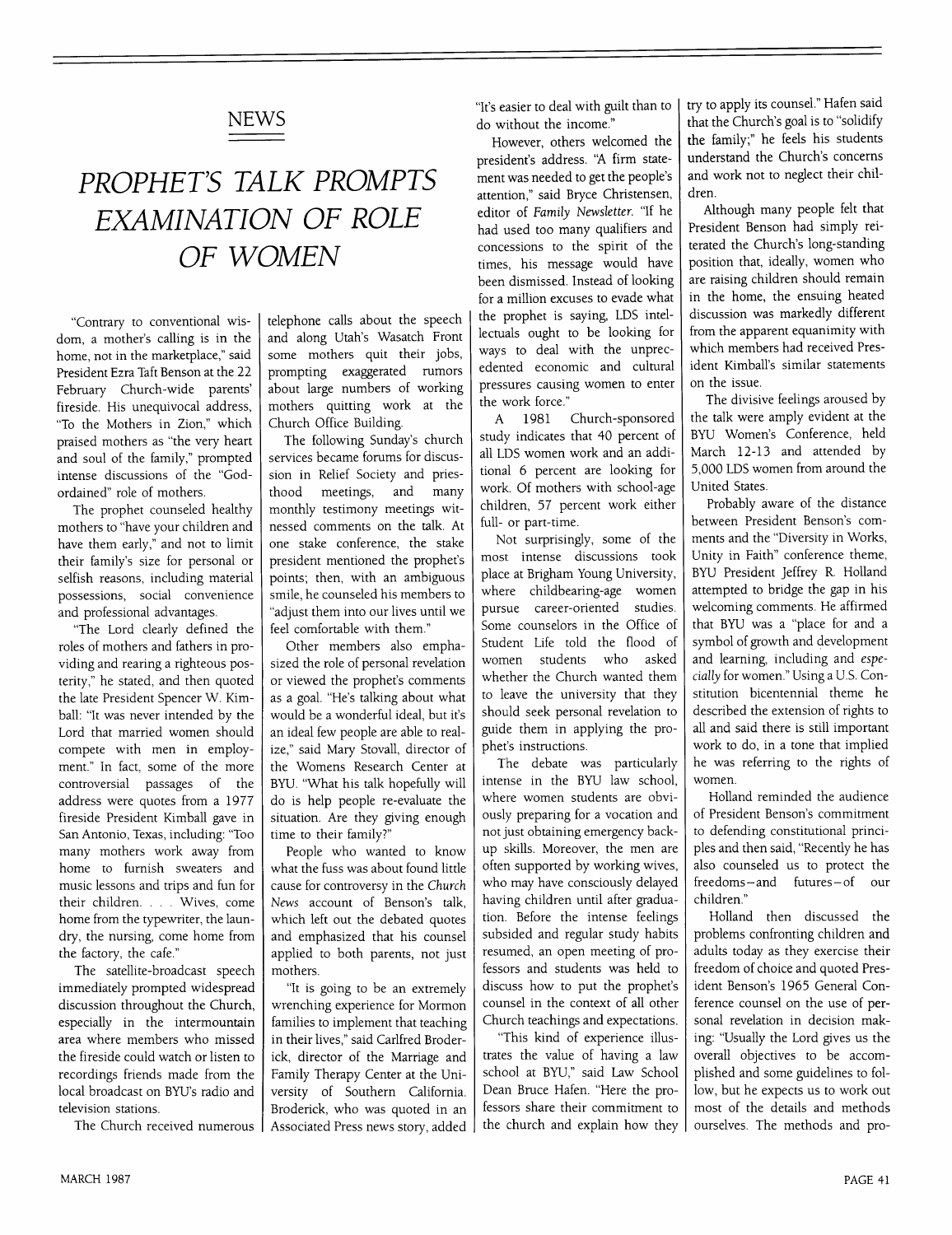cedures are usually developed through study and prayer and by living so that we can obtain and follow the promptings of the Spirit. .. those spiritually alert look at the objectives, check the guidelines laid down by the Lord and his prophets, and then prayerfully act-without having to be commanded 'in all things.'

The two-day conference featured a wide variety of topics, including a panel on 'Accepting Diversity, Achieving Unity" panel included some wives of General Authorities. Other sessions focussed on financial management, marital relations, Christian living, human sexuality, and parenting.

BYU Organizational Behavior Associate Professor Kate Kirkham discussed the value of noncontentious disagreement and differences in the Church, and stressed the need to have discernment in understanding others.

Ida Smith, founding director of BYU's Women's Research Institute, vigorously exhorted women to be active in the world, saying "The boundaries of the home must exceed the: boundaries of the house . . . . perhaps in trying to

maintain homes as a haven from the bad of the world, sometimes we exclude instead of include. The best home brings the world to people.., home is any place you extend yourself and make connections."

The panel discussion on "The Price of Excellence," which included mothers who are pursuing academic and cultural interests. was the most confrontational session. The discussion elicited angry comments from the audience, including accusations that the panelists were not following the prophet's counsel to stay home.

The majority of women attending seemed to enjoy the conference; yet, despite of the intended celebration of diversity while building a united faith, long-time attenders say this was the most divisive women's conference ever held. Many women attending were critical of the preponderance of career women with degrees who were held up as role models, and occasionally questioned their faith. President Benson's talk was often used not just to guide one's own life but also to judge other's.

Some women leaders have expressed concern that the discord

among women at the conference is an intimation of a serious schism forming among LDS women and they are saddened at the polarization in a society where charity and sisterhood are stated ideals.

Since President Benson's address is now being distributed in pamphlet form, it will continue to be discussed throughout the Church.

Some insightful comments on the issues concerning the role of women and how to constructively approach them were given in Pat Holland's Women's Conference keynote address where she shared her own spiritual struggles with conflicting priorities can help make the dialogue more constructive. "I am very appreciative of the added awareness that the women's movement has given to a gospel principle we have had since Mother Eve and before-that of free agency, the right to choose," she stated.

"But one of the most unfortunate side effects we have faced in this matter of agency is, because of the increasing diversity of life styles for women today, we seem even more uncertain and less secure with each other. We are getting not closer, but further away from that sense of community and sisterhood that has sustained and given us unique strength for generations. There seems to be an increase in our competitiveness and a decrease in our generosity with one another.

"We simply cannot call ourselves Christian and continue to judge one another-or ourselves-so harshly. No Mason jar of bing cherries is worth a confrontation that robs us of our compassion and sisterhood.

"Obviously the Lord has created us with different personalities, as well as differing degrees of energy, interest, health, talent, and opportunity. So long as we are committed to righteousness and living a life of faithful devotion, we should celebrate these divine differences, knowing they are a gift from God. We must not feel so frightened; we must not be so threatened and insecure; we must not need to find exact replicas of ourselves in order to feel validated as a woman of worth. There are many things over which we can be divided, but *one* thing is needful for our unity-the empathy and compassion of the living Son of God."

### **A NEW WITNESS FOR GOD**

#### By

#### **B.H. ROBERTS**

This is the Editorial Series that Elder Roberts wrote in 1888 for the Millennial Star while he was its assistant editor. It was re-printed in the Contributor as soon as the Star arrived in Utah, along with a few changes that were made by the editor, Junius F. Wells, and/or by President Woodruff, who was also the YMMIA superintendent.

This is an excellent overview of what President Roberts later developed into the three-volume set. He says, in his biographical notes, that "there was laid during that two years missionary experiences in editorial work, the foundation of the three-volumed New Witnesses for God, much of the matter of which appeared in the Star editorials." (p. 161)

112 pages. This compilation uses the same format as the three-volume set. Just \$9.95 at most LDS bookstores. Or contact Lynn Pulsipher, P.O. **Box 1607, Provo, Utah 84603-1607 for copies or more information.** Shipping costs will be additional. Please specify First Class or Fourth Class Book Rate. Utah Residents Please Add

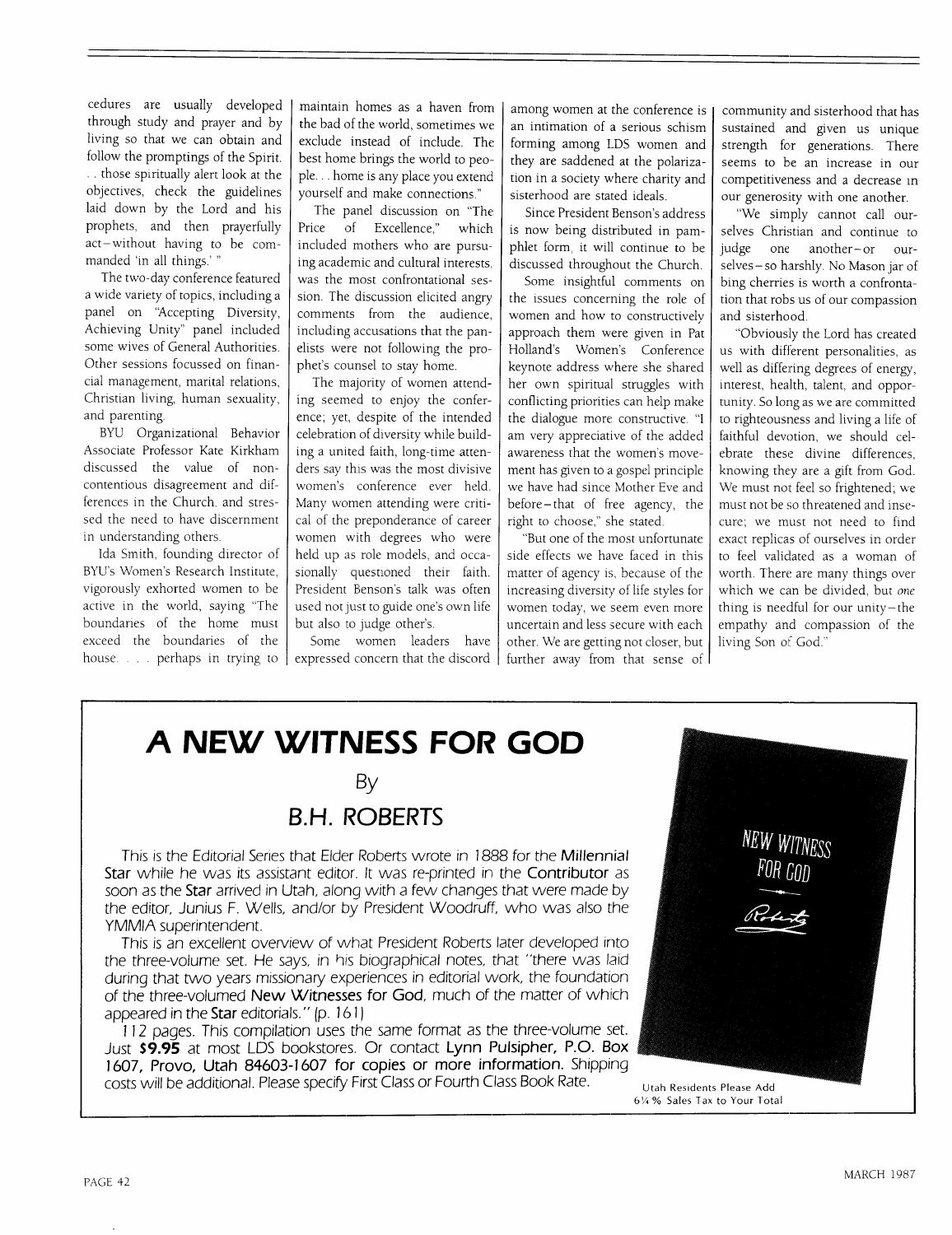# *MORMON CANON DISCUSSED AT NATIONAL CONFERENCE*

In an effort to hdp establish a "permanent forum in which the many scholars who have more than a historical perspective on the study of religions can specifically address questions relating to<br>Mormonism," several Brigham several Brigham Young University professors participated in a consultation session at the most recent annual meeting of the American Academy of Rdigion, which was held in conjunction with the Society for Biblical Literature on 22-25 November in Atlanta, Georgia.

The session, "Reflections on the Mormon 'Canon' and the Study of 'Other' Religious Traditions," was anchored by a W. D. Davies article "Reflections on the Mormon Canon." Davies, who is the George Washington Ivey Professor of Advanced Studies and Research in Christian Origins at Duke University, discussed the way Mormons wrestle with their canonized sacred texts, and their view of revelation. "Progressive and continuous revdation is certainly an attractive notion," he concluded, "but equally certainly it is not without the grave danger of so altering or enlarging upon the original revelation as to distort, annul, and even falsify it." Davies' paper is included in his recent book, *Christians Among Jews and Gentiles,* by Fortress Press.

Building upon and responding to Davies' paper, John W. Welch, BYU professor of law, and David J. Whittaker, BYU archivist, presented the paper "Mormonism's Open Canon: Historical Perspectives on its Religious Limits and Potentials." Using Davies' analysis, they discussed how "open" the Mormon canon is and explored the historical, theological and institutional reasons why "the open canon of Mormon Christianity has not

become a Pandora's box."

They emphasized four points which check the bdief of an open canon: 1. The LDS refusal to adopt a doctrine of scriptural inerrancy has permitted textual corrections and emendations of existing scriptures; 2. The bdief that Joseph Smith gave the core Standard Works to the Church has kept other LDS non-canonical writings peripheral and secondary; 3. The institutional practices of common consent, unanimity of the Quorum of the Twelve, the unique role of the Church president as the Lord's spokesman, and the effect of precedent and scripture have provided norms that keep the canon from being widely open; and, 4. the belief that oral messages when moved upon by the Holy Ghost are also "scripture" with a complementing burden on the hearer to also have the Spirit creates a dynamic balance and lessens the need for all scripture to be written as canon.

M. Gerald Bradford's paper, "Approaches to the Study of 'Other' Rdigions: Thomas F. O'Dea and the Mormons." presented previously unknown notes of a 1958 address in which the author of *The Mormons* summarized parts of his ground breaking sociological study of Mormonism and discussed issues of methodology in approaching the study of a rdigion. Some points included: the insider/outsider perspectives; the importance of treating it as a rdigion instead of some other category; seeing the religion as a whole, with no one dominant theme; setting Mormonism in its own time and place; avoiding overly strong comparisons with other religions which can give a distorted view; and keeping an open mind. "Before there was a broad understanding of what rdi-

gious studies is, O'Dea was doing it," concluded Bradford, who is a professor of sociology at the University of California, Santa Barbara. Other participants included Kent P. Jackson, BYU associate professor of ancient scripture, who gave a response to Davies' paper, and Truman G. Madsen, who spoke on "Approaches to the Study of 'Other' Religions," based on his experience holding BYU's Richard L. Evans Chair for Christian Understanding and organizer of several BYU Religious Studies Center symposiums.

Because of the success of the session, the consultation status was renewed for another year. Gordon Thomasson, the session's chair and organizer, is organizing the session for the 1987 annual meeting on "Mormonism, Biblical, Common, and Constitutional Law and the State." Although previous AAR meetings, have had papers and sessions devoted to Mormonism, the obtaining of consultation status, which requires annual renewal, is a major step towards having a permanent session on Mormonism at each conference.

# *LDS BLACKS HOLD FIRST NATIONAL CONFERENCE*

the impromptu opening song and the outcome at the first LDS Black History Cultural Conference. Blacks from Charlottesville, Virginia, to Oakland, California, gathered in Salt Lake City on February 21-22 to create a support community and to discuss the place of blacks in Mormon history and contemporary LDS culture.

The conference was sponsored by *Ebony Rose,* a two-year old Salt Lake.-based magazine/newsletter edited by Marva Collins and intended to link black Mormons throughout the world in a supporting network. Most of those who attended had joined the LDS church since President Kimball received his 1978 revdation that allowed blacks to be ordained to the priesthood.

At several of the Saturday workshops conference attenders discussed Church history and grappled with the past and present struggles of being a black Mormon.

Mary L. Bankhead, a gracious 85 year old woman from the Salt Lake Valley, related her family's experiences in the Church. Her grandfather, Green Flake, a slave, was the first black to enter the Salt Lake | ibly disturbed.

"Love One Another" was both Valley, driving Brigham Young's carriage. Mrs. Bankhead said that many of his descendants remained active in the Church but that the men had more troubles than the women. However, she said she had always felt a part of the Church and even served as the Relief Society president in Union Fork, Utah.

Jerry Carter, the creator of a local Utah PBS television documentary on Utah's Black History, told how Utah paralleled the segregationist attitudes and practices of the greater American society, including requiring separate restaurants and hotels for blacks. "The Lord called on me to make this documentary," said Carter, who is not LDS. Provided he gets the funding, he plans to produce a documentary on blacks in the Church to commemorate the tenth anniversary of the priesthood revelation.

Carter's comments saddened his audience who were disappointed to learn that the Utah saints did not rise above the discriminatory practices of the nation. However, when Chester Hawkins, a black historian at BYU, shared statements on blacks from early Church leaders many in the audience became vis-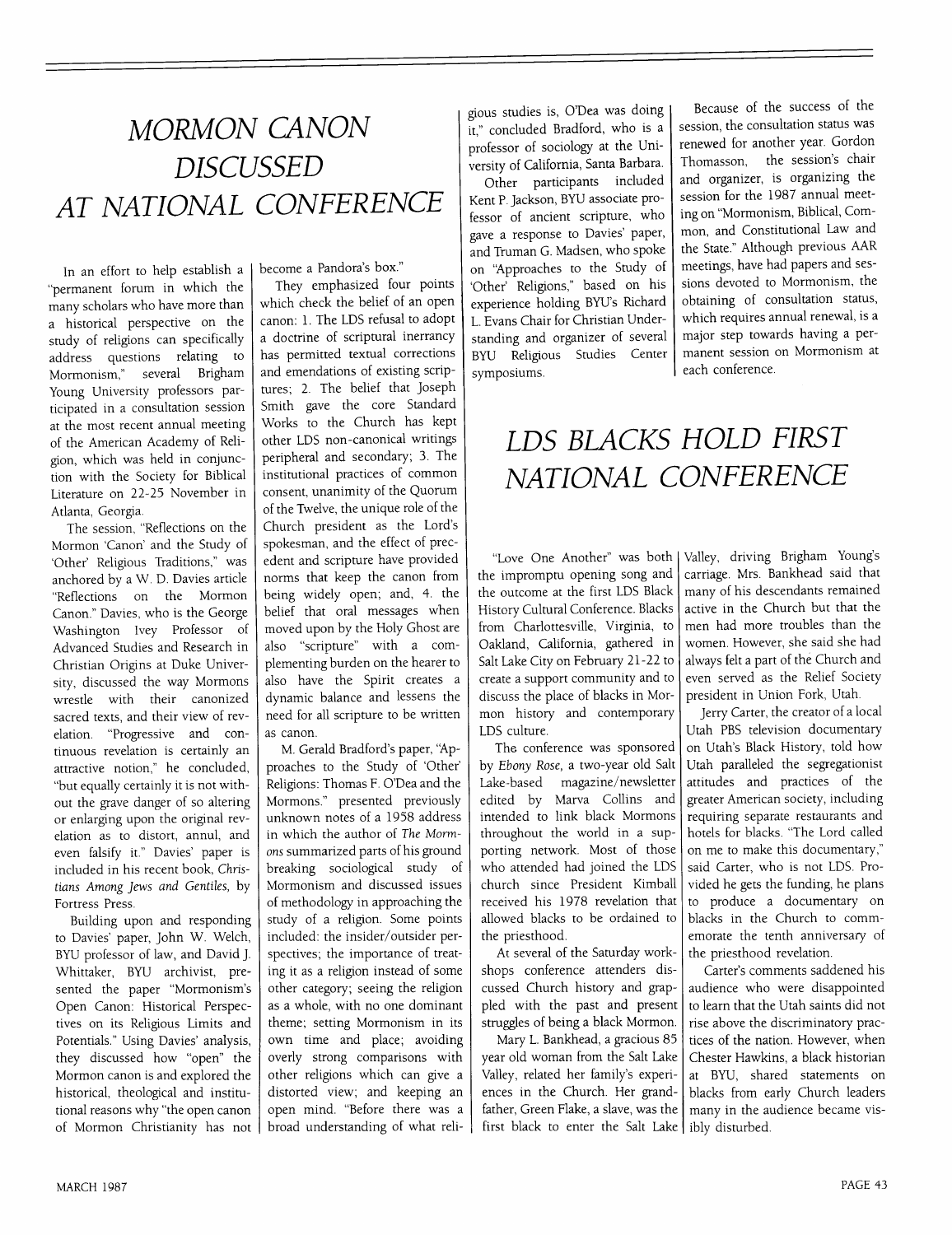Stating that the history of Mormon blacks "needs to be told," Hawkins described how Joseph Smith's views on slavery and abolition fluctuated over time but that, although they were not unequivocal, they were progressive for his day. Among other early Mormon statements, he quoted Brigham Young's assertion that the "negro is damned."

Hawkins, who is editing a forthcoming comprehensive collection of Mormon statements on blacks, then outlined the lives of several prominent black Mormons, including: Green Flake; Elijah Abel, a black in Nauvoo who was given the priesthood and went through the temple; Jane Manning Jones, a black women adopted into Joseph Smith's family; Samuel Chambers, a slave who was illegally baptized and moved to Utah after the Emancipation Proclamation; and Walker Lewis, a "forgotten black man" who also held the priesthood.

For most at the conference, this information was new. They challenged his more disturbing sources, and, when satisfied with their accuracy, engaged in an obviously painful discussion on the fallibility of Church leaders, while still affirming their belief in the Church. Most said they didn't believe the denial of the priesthood to blacks to have ever been a true doctrine and the change in policy only awaited a prophet to petition the Lord.

On Sunday the conference met with Elder Yoshihiko Kikuchi, a member of the First Quorum of the Seventy. Elder Kikuchi said he thought there was a need for gatherings like this and also for the

*Ebony Rose* magazine and regional ethnic support groups. He was not, however, in favor of so-called "specialty wards" for ethnic groups, except perhaps where there is a language problem.

He used his own family's move from Japan to Utah as an illustration. "Since I'm going to live in the United States, I want my children to learn English," he said. Although invited to attend the Japanese ward in Salt Lake City, his family goes to their local residential ward; how- ever, they do attend cultural and. social functions with the Japanese saints.

Elder Kikuchi then encouraged the blacks not to feel left out **because** of their experiences as a minority but to work for and look to the day when "there will be one to two million black Saints and one or two black General Authorities." After sharing some personal experiences he counseled them that the answer is love and then sang a cappella 'As I Have Loved You." Those attending the conference felt that it was a good beginning to building a supportive black community in the Church.

The 1988 annual conference will be held during the first week in February in Washington, D.C., and will be hosted by the Washington **Genesis** Group, which is sponsored by the Church's Washington Area Public Communications Council. At present there are two other regional I.DS black groups, a Genesis group in Oakland, California, and a Unison Group in Atlanta, Georgia. The original **Genesis** group in Salt Lake City recently disbanded.

### *PERSONA L ESSAY EXPL OR ED AT AML CONFERENCE*

Stating that in his personal **essays** he felt the need to "push vulnerability to the brink and yet retain the literary aspect," Eugene England, author of the collection of **essays,** *Dialogues With Myself,* addressed the topic of "Literature and Personal Experience" at the opening session of the recent Association of Mormon Letters meeting.

In contrast, BYU English Professor Edward Geary expressed the need for distance in his essays; a distance of time, since present experience so often **"seems** of no significance." He read an excerpt from a semi-autobiographical work dealing with a boy's teenage experience in a small Utah town.

Session commentator Levi Peterson described England's essays as a "philosophical, theological discourse," while Geary's were more like the "restructuring of fiction in a carefully wrought essay." He then led the audience in a open discussion of the freedom afforded by the )ersonal essay for philosophical impulses and speculation.

The annual conference, held on 24 January 1987 at the University of Utah LDS Institute, expanded the usual format of a presentation of papers by including generous time for discussion and audience participation.

The late morning session, "Literature and Scripture," explored the various approaches to reading the Bible as literature. Steven Sondrup, a founder of AML, opened the **session** by stating that the very term "scripture and literature" is problematic: The reader should keep in mind the scriptures as scripture, yet see within it the differing generic conventions. He gave the example of the book of Isaiah which contains narrative and poetic genres as well as oral formulaic patterns.

Steven Walker's less formal approach looked at the Bible as a narrative of human experience and

warned against reading it with cultural expectations. However, moderator John Tanner noted, that in bringing one's own generic expectations to the Bible, the reader **receives** a generic interpretation and gave as example the interpretation of Hosea in the Gospel of Matthew.

An interesting discussion ensued with members of the audience presenting their own approaches to the Bible, ranging from interpreting the Bible as a dynamic text to seeing it as an invitation to moral interpretation, to viewing it as the word of men responding to the divine, or reading it as theology, an aesthetic experience, or as a catalyst to experiencing the Holy Ghost. Levi Peterson suggested reading the Bible not as scripture, but rather as the story of human nature, of people responding to people.

The afternoon session presented an even less formal approach to Mormon literature with an Editors' Roundtable consisting of representatives from the various publishers of Mormon literature. Linda Newell represented both *Dialogue* and the University of Utah Press; Daniel Rector, Signature Books (on the behalf of Lavina Fielding Anderson) and SUNSrONE; Cory Maxwell, Bookcraft, and Jack Lyon, **Deseret** Book. The panel gave accounts of what type of literature they published, how they solicited their manuscripts, the audience they hoped to reach, and what plans their companies had for future publications.

The attention was focused on **Deseret** Book and Bookcraft with concerns about the lack of quality fiction produced by these major publishers. Jack Lyon replied, "we can't publish what we don't receive," although he said that Levi Peterson's book, *The Backslider* probably would not have been accepted by Deseret Book. Never-